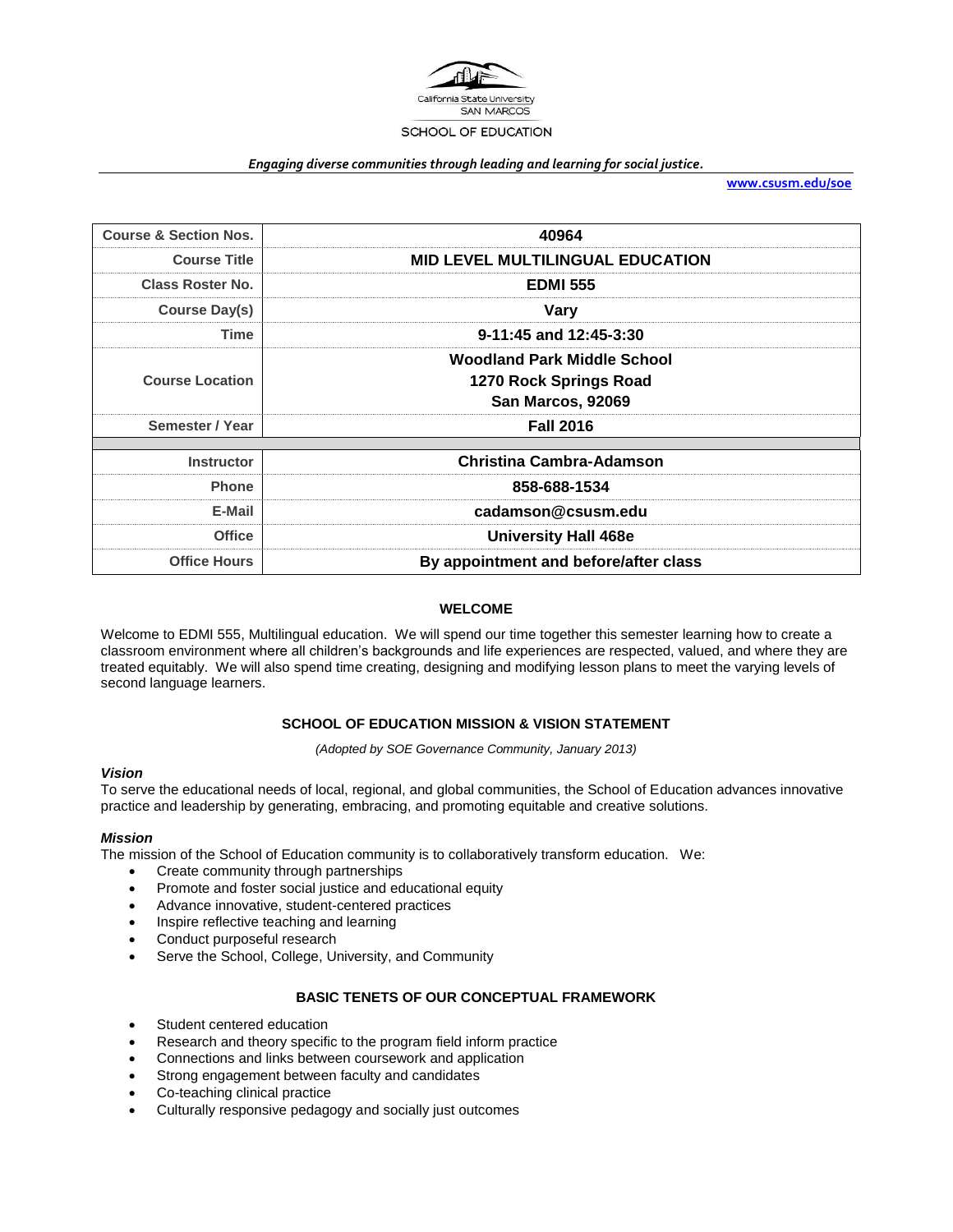# **TABLE OF CONTENTS**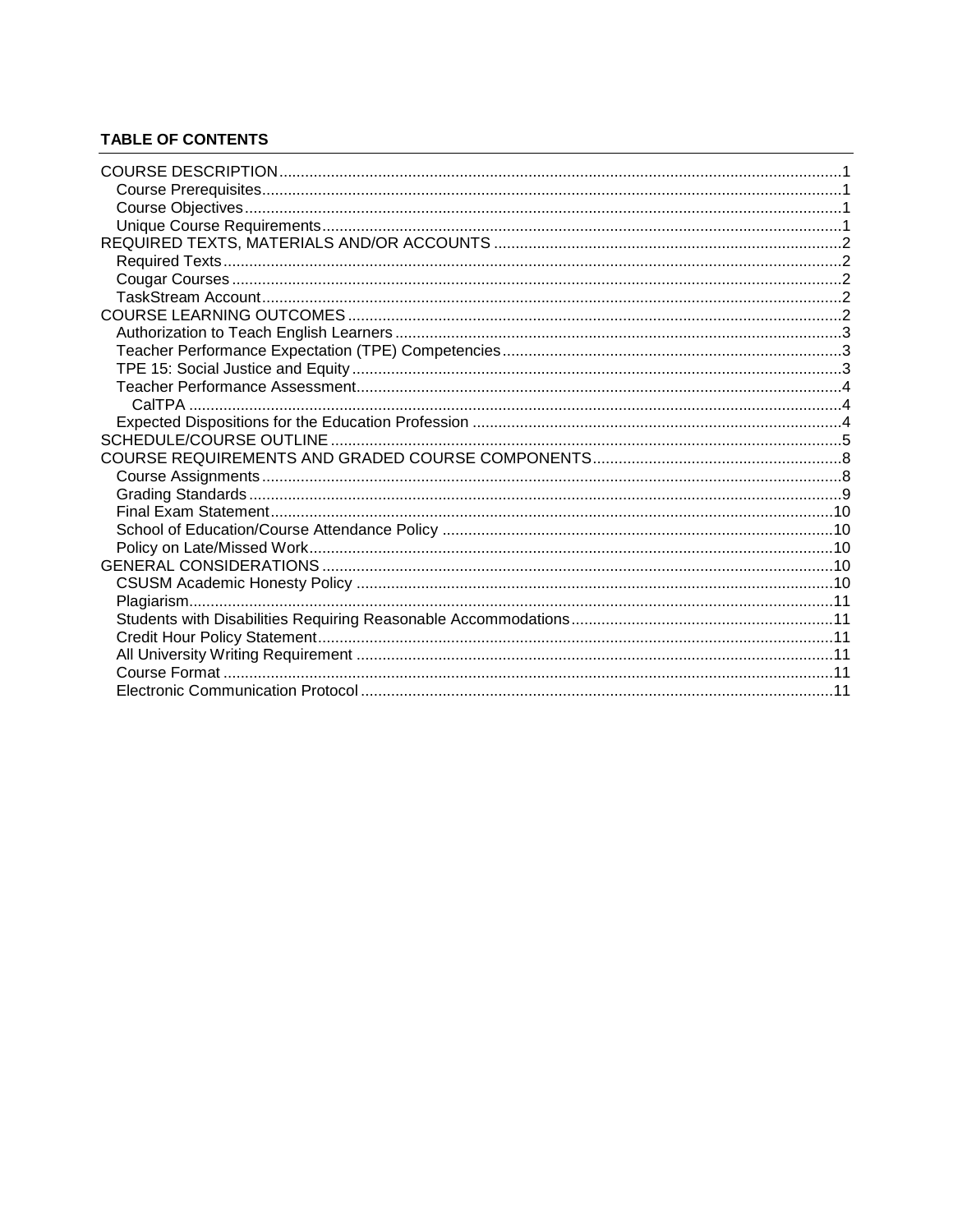## **COURSE DESCRIPTION**

<span id="page-2-0"></span>Focuses on developing an understanding of culturally responsive theory, methodology, and assessment of second language acquisition in integrated and inclusive elementary and middle level classrooms. May not be taken for credit by students who have received credit for EDML 552. Requires participation in the public schools.

This course addresses the needs of elementary school teachers faced with the growing diversity in today's classrooms. It will focus on bilingual sociolinguistic/sociocultural competence and implications for learning and instruction, application of effective alternative instructional practices, cultural aspects of English learners, as well as effective and appropriate English language development (ELD) techniques and successful bilingual, multilingual education for Language minority students.

### <span id="page-2-1"></span>**Course Prerequisites**

Admission to the Single Subject/CLAD Teacher Credential Program.

### <span id="page-2-2"></span>**Course Objectives**

- 1. Explain the basic terms, philosophies, problems, issues, history, and practices related to the education of language minority persons in California and the US and knowledge of the history, policies, programs, and research on the effectiveness of bilingual education and bilingualism in the United States.
- 2. Demonstrate understanding of the most important goals of bilingual/multicultural education. Understand and apply research and its effects on the dimensions of learning in bilingual education program models.
- 3. Explain the theoretical framework upon which bilingual education is founded and demonstrate understanding of the philosophical, theoretical, legal, and legislative foundations of bilingual education and their effects on program design and educational achievement.
- 4. Demonstrate understanding of existing student identification, assessment, and language re-designation requirements for the state of California.
- 5. Explain the connections between bilingual education, English as a second language, and SDAIE, SDAIS/CALLA methodologies. Apply knowledge of the research on the cognitive effects of bilingualism and biliteracy as developmental processes in instructional practice
- 6. Demonstrate understanding of models of multicultural intercultural education and their implications for curriculum, instruction, and educational policy. Become cognizant of the fact that students' motivation, participation, and achievement are influenced by an intercultural classroom climate and school community.
- 7. Gain knowledge and understanding pertaining to similarities and differences between, contributions of, exchanges between, and varying perspectives of the populations referenced in the Non-Discrimination Policy of the State of California.
- 8. Demonstrate knowledge of the transferability between primary and target language with the understanding that the level of transferability is affected by the level of compatibility and may vary among languages.
- 9. Promote authentic parental participation that includes learning about school systems, assuming leadership roles and affecting policy and understanding of the family as a primary language and cultural resource.

### <span id="page-2-3"></span>**Unique Course Requirements**

Students will be required to do classroom observations in schools and have access to elementary students to conduct some class assignments.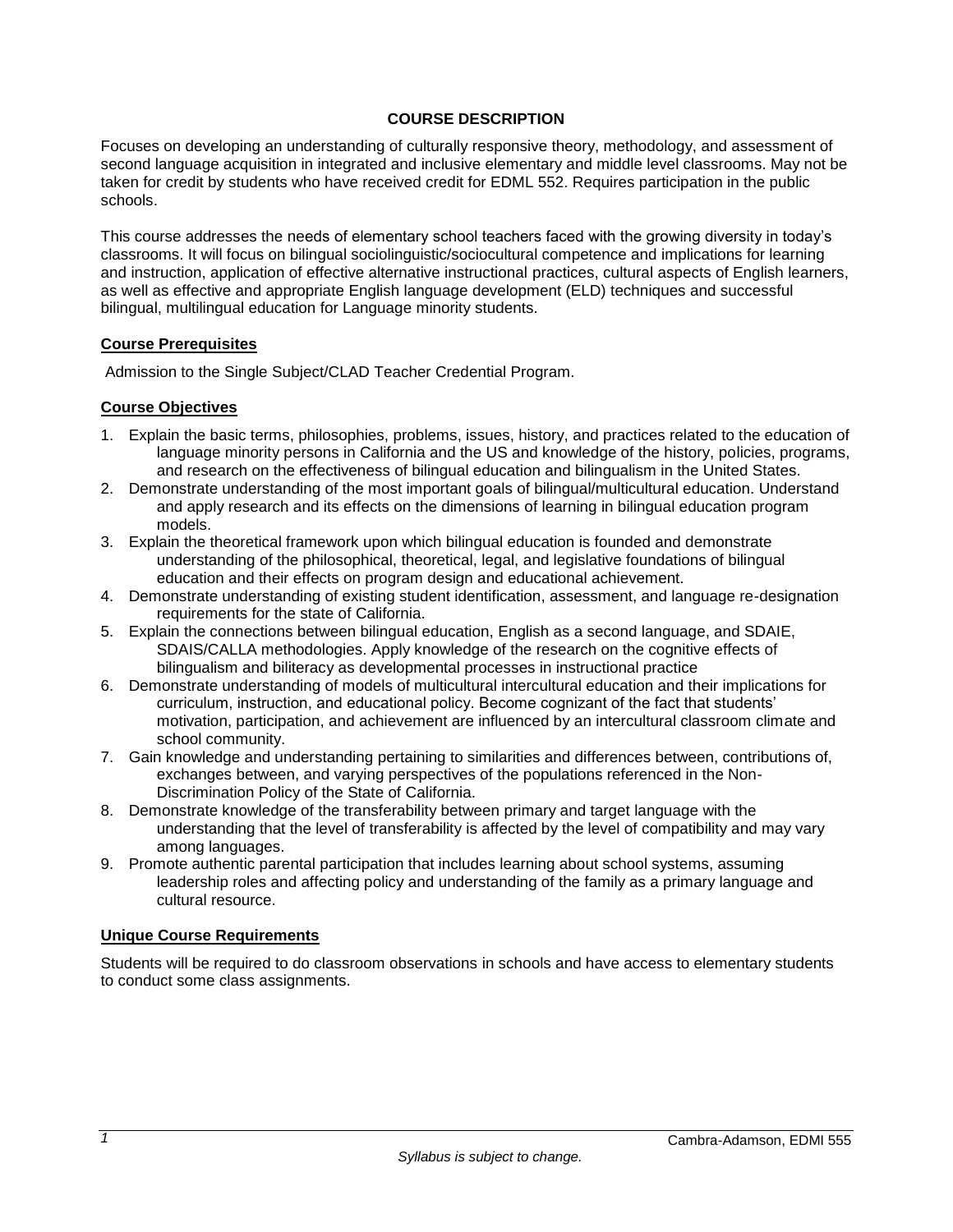## **REQUIRED TEXTS, MATERIALS AND/OR ACCOUNTS**

## <span id="page-3-1"></span><span id="page-3-0"></span>**Required Texts**

- *Making Content Comprehensible for English Language Learners: The SIOP Model, 4th Edition.*  (Echevarria,Vogt, & Short, 2013). ISBN: 978-0-13-268972-4
- *Common Core for the Not-So-Common Learner, Grades 6-12 English Language Arts Strategies.*  (Hongsfeld & Dove, 2013). ISBN: 9781452257815

## <span id="page-3-2"></span>**Cougar Courses**

- You can download the ELD standards from the CDE website (www.cde.ca.gov)
- Download: 2012 English Language Development Standards for California Public Schools K-12. You can download the ELD standards from the CDE website (http://www.cde.ca.gov/sp/el/er/eldstandards.asp)
- Download: California's Common Core State Standards from California Department of Education Common Core website (www.cde.a.gov/re/cc ).
- Download: Appendices A-D and Glossary from 2012 ELD Standards ( http://www.cde.ca.gov/ sp/el/er/eldstandards.asp)

### <span id="page-3-3"></span>**TaskStream Account**

You will need one.

## **COURSE LEARNING OUTCOMES**

<span id="page-3-4"></span>Upon successful completion of this course, students will be able to (SWBAT):

- **SWBAT** to explain the basic terms, philosophies, goals, problems, issues, history, research, theoretical frameworks, and practices related to the education of language minority students, program design and educational achievement in California and the US through reading reflections and TPE 15 – Action Plan / Reflective Statement.
- **SWBAT** to demonstrate understanding of existing student identification, assessment, and language re- designation requirements for the state of California through reading reflections.
- **SWBAT** to apply knowledge of the research on the cognitive effects of bilingualism and biliteracy as developmental processes in instructional practice (bilingual education, English as a second language, and SDAIE, SDAIS/CALLA methodologies) through lesson plan development.
- **SWBAT** to demonstrate understanding of models of multicultural intercultural education and their implications for curriculum, instruction, and educational policy through lesson observations and writeup.
- **SWBAT** to become cognizant of the fact that students' motivation, participation, and achievement are influenced by an intercultural classroom climate and school community through English Learner Questionnaire and Multicultural Book and Multimedia Tool Presentation.
- **SWBAT** to demonstrate knowledge of the transferability between primary and target language with the understanding that the level of transferability is affected by the level of compatibility and may vary among languages through reading reflections and lesson development.
- **SWBAT** to promote authentic parental participation that includes learning about school systems, assuming leadership roles and affecting policy and understanding of the family as a primary language and cultural resource through TPE 15 Action Plan / Reflective Statement.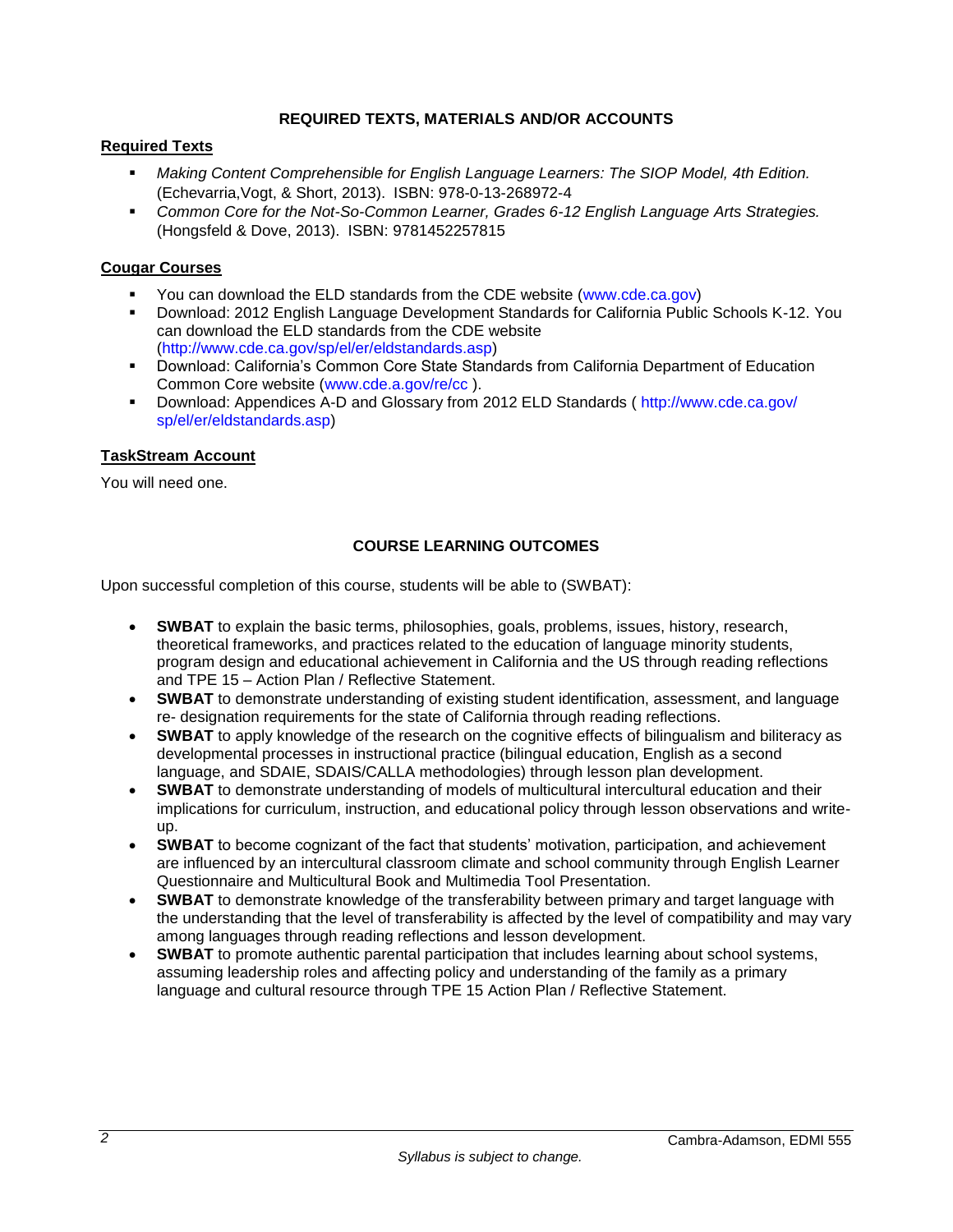# <span id="page-4-0"></span>**Authorization to Teach English Learners**

This credential program has been specifically designed to prepare teachers for the diversity of languages often encountered in California public school classrooms. The authorization to teach English learners is met through the infusion of content and experiences within the credential program, as well as additional coursework. Candidates successfully completing this program receive a credential with authorization to teach English learners. *(Approved by CCTC in SB 2042 Program Standards, August 02)*

## <span id="page-4-1"></span>**Teacher Performance Expectation (TPE) Competencies**

The course objectives, assignments, and assessments have been aligned with the CTC standards for single subject Credential. This course is designed to help teachers seeking a California teaching credential to develop the skills, knowledge, and attitudes necessary to assist schools and district in implementing effective programs for all students. The successful candidate will be able to merge theory and practice in order to realize a comprehensive and extensive educational program for all students. You will be required to formally address the following TPEs in this course:

## <span id="page-4-2"></span>**TPE 15: Social Justice and Equity**

Teacher candidates will be able to identify issues of social justice and equity in the classroom and can apply appropriate instructional strategies to ensure equal outcomes for diverse students. They will be familiar with ideas, definitions, and major theorists in the fields of multicultural education, social reconstruction, and democratic education. Pluralism and divergent perspectives on educating students will be the foundation of designing effective lessons and instructional practices for diverse students. Candidates will understand when and how to collaborate with others, especially curriculum specialists, community leaders, and parents on preparing relevant and appropriate instructional activities, curricular units, and school structures that would provide equitable outcomes for students from different linguistic, cultural, and social economic backgrounds.

## **TPE 7: Teaching English Learners**

Candidates know and can apply pedagogical theories, principles, and instructional practices for comprehensive instruction of English learners. They know and can apply theories, principles, and instructional practices for English Language Development leading to comprehensive literacy in English. They are familiar with the philosophy, design, goals, and characteristics of programs for English language development, including structured English immersion. They implement an instructional program that facilitates English language development, including reading, writing, listening and speaking skills, that logically progresses to the grade level reading/language arts program for English speakers. They draw upon information about students' backgrounds and prior learning, including students' assessed levels of literacy in English and their first languages, as well as their proficiency in English, to provide instruction differentiated to students' language abilities. They understand how and when to collaborate with specialists and paraeducators to support English language development. Based on appropriate assessment information, candidates select instructional materials and strategies, including activities in the area of visual and performing arts, to develop students' abilities to comprehend and produce English. They use English that extends students' current level of development yet is still comprehensible. They know how to analyze student errors in oral and written language in order to understand how to plan differentiated instruction.

Candidates know and apply pedagogical theories, principles and practices for the development of academic language, comprehension, and knowledge in the subjects of the core curriculum. They use systematic instructional strategies, including contextualizing key concepts, to make grade-appropriate or advanced curriculum content comprehensible to English learners. They allow students to express meaning in a variety of ways, including in their first language, and, if available, manage first language support such as paraeducators, peers, and books.<sup>1</sup> They use questioning strategies that model or represent familiar English grammatical constructions. They make learning strategies explicit.

 $\overline{a}$ 

<sup>1</sup> Teachers are not expected to speak the students' primary language, unless they hold an appropriate credential and teach in a bilingual classroom. The expectation is that they understand how to use available resources in the primary language, including students' primary language skills, to support their learning of English and curriculum content.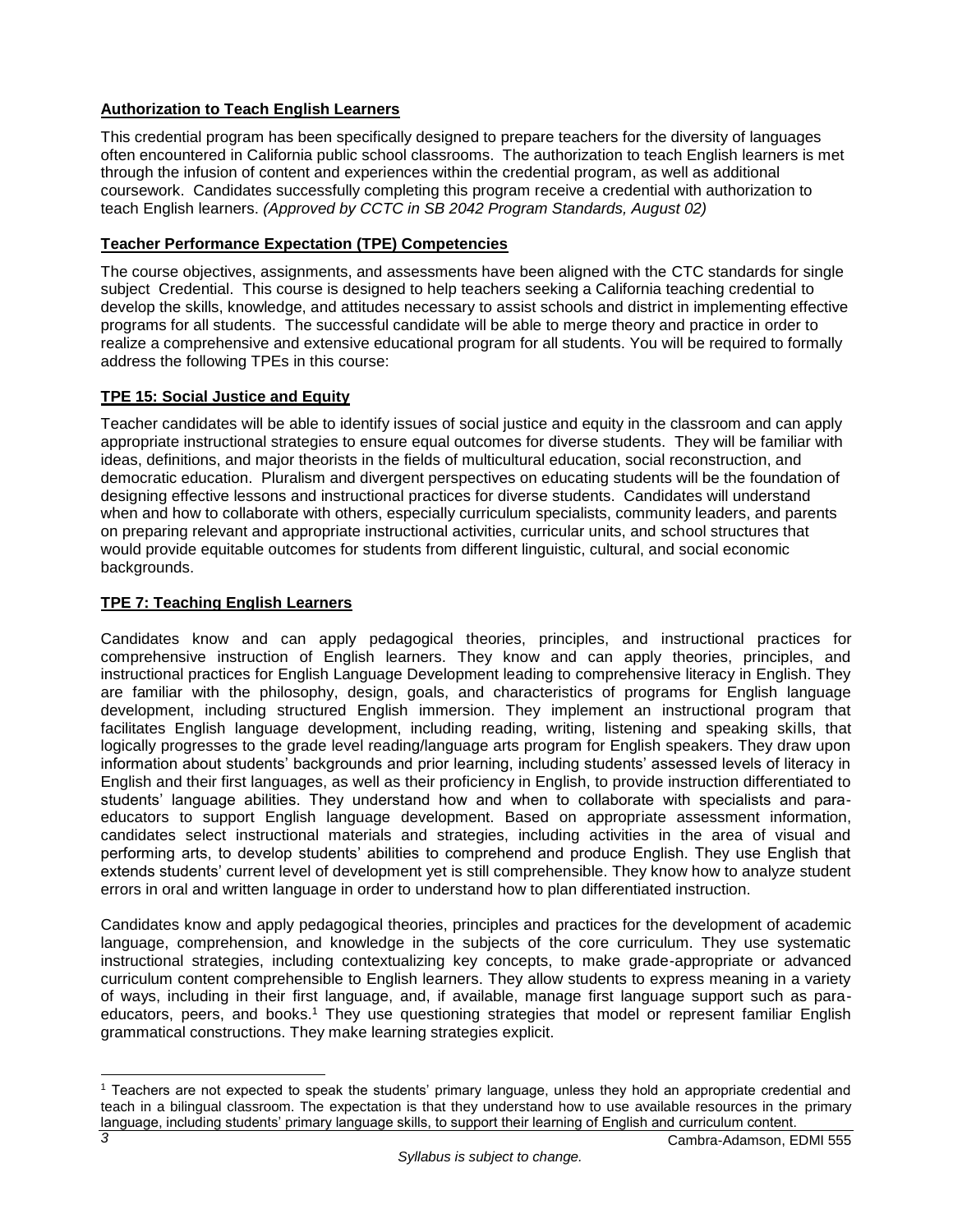Candidates understand how cognitive, pedagogical, and individual factors affect students' language acquisition. They take these factors into account in planning lessons for English language development and for academic content.

## <span id="page-5-0"></span>**Teacher Performance Assessment**

Beginning July 1, 2008 all California credential candidates must successfully complete a state-approved Teacher Performance Assessment (TPA), as part of the credential program of preparation. During the 2015- 16 academic year the CSUSM credential programs will use either the CalTPA (California Teacher Performance Assessment) or the edTPA (Educative Teacher Performance Assessment).

## <span id="page-5-1"></span>**CalTPA**

To assist with your successful completion of the CalTPA, a series of informational seminars are offered over the course of the program. TPA related questions and logistical concerns are to be addressed during the seminars. Your attendance to TPA seminars will greatly contribute to your success on the assessment. The CalTPA Candidate Handbook, TPA seminar schedule, and other TPA support materials may be found on the SOE website:

<http://www.csusm.edu/education/CalTPA/ProgramMaterialsTPA.html>

Additionally, to support your success in your credential program and with TPA, SOE classes use common pedagogical language, lesson plans (lesson designs), and unit plans (unit designs).

## <span id="page-5-2"></span>**Expected Dispositions for the Education Profession**

Education is a profession that has, at its core, certain dispositional attributes that must be acquired and developed. Teaching and working with learners of all ages requires not only specific content knowledge and pedagogical skills, but positive attitudes about multiple dimensions of the profession. The School of Education has identified six dispositions that must be evident in teacher candidates: social justice and equity, collaboration, critical thinking, professional ethics, reflective teaching and learning, and life-long learning. These dispositions have observable actions that will be assessed throughout the preparation program. For each dispositional element, there are three levels of performance - *unacceptable*, *initial target*, and *advanced target*. The description and rubric for the three levels of performance offer measurable behaviors and examples.

The assessment is designed to provide candidates with ongoing feedback for their growth in professional dispositions and includes a self-assessment by the candidate. The dispositions and rubric are presented, explained and assessed in one or more designated courses in each program as well as in clinical practice. Based upon assessment feedback candidates will compose a reflection that becomes part of the candidate's Teaching Performance Expectation portfolio. Candidates are expected to meet the level of *initial target* during the program.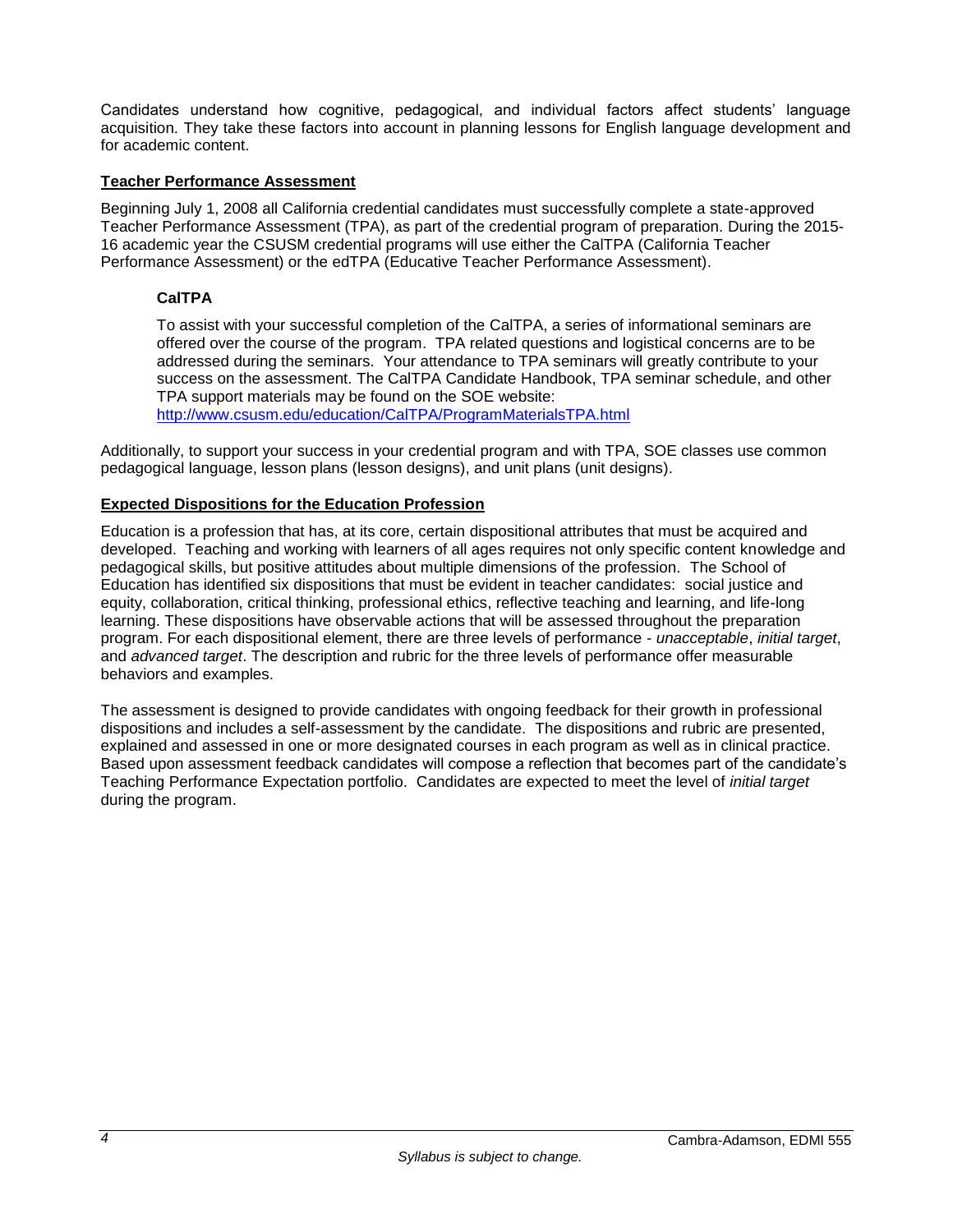# **SCHEDULE/COURSE OUTLINE**

<span id="page-6-0"></span>

| Date                                           | <b>Topic</b>                                                                                                                                                                                                                                                                           | <b>Assignment (if any)</b>                                                                                                                                                                                                                                           | <b>Due Date</b> |
|------------------------------------------------|----------------------------------------------------------------------------------------------------------------------------------------------------------------------------------------------------------------------------------------------------------------------------------------|----------------------------------------------------------------------------------------------------------------------------------------------------------------------------------------------------------------------------------------------------------------------|-----------------|
| Session 1<br>Sept. 1<br>12:45-3:30             | <b>Building a multicultural</b><br>community<br>-Introduction / Overview /<br>Syllabus<br>-Who are English<br>Learners?<br>-Diverse Characteristics<br>of ELs<br>-What is Sheltered<br>Instruction?<br>-SIOP Introduction<br>-Discuss Multicultural<br>Book/Multimedia<br>Assignment   | Have access to a syllabus<br>Read:<br>Sign-up for MC Book/ Multimedia presentations in<br>class                                                                                                                                                                      |                 |
| Session 2<br>Sept 7<br>10-3:30                 | <b>Second Language</b><br><b>Acquisition</b><br>-Historical Overview of<br><b>Bilingual Education:</b><br>Theories & Research<br>-SIOP Components:<br>Lesson Design with<br>Language Objectives<br>-Common Core Key Shifts<br>and Implications for ELs<br>-Discuss EL<br>Questionnaire | Read:<br>SIOP Model Ch. 1 Introducing SIOP Model p.1-<br>23<br>SIOP Model Ch. 2 Lesson Preparation p.24-44                                                                                                                                                           |                 |
| Session 3<br><b>Sept. 12</b><br>12:45-3:30     | <b>Good Teaching</b><br>-CELDT and ELPAC<br>Assessments<br>-1999 ELD Standards<br>/2012 ELD Standards and<br><b>PLDs</b><br>-Stages of Language<br>Development<br>-Building Background<br>Knowledge                                                                                    | Read:<br>Diaz-Rico on CC-<br>"Learning about L2 Acquisition"<br>"Forbidden Language" on Cougar Courses<br>SIOP Model Ch. 3 Bldg Background p.63-75<br>Common Core Ch. 1 Introduction<br>Download: 1999 & 2012 ELD Standards<br>Ethan and Alyosha<br>Heidi and Donald |                 |
| Session 4<br><b>Sept. 14</b><br>$9:00 - 11:45$ | <b>Putting Thought Into</b><br><b>Action Part 2</b><br>-Objectives<br>-Comprehensible Input &<br><b>Strategies</b><br>-SIOP Checklist Practice                                                                                                                                         | Read:<br>SIOP Model Ch. 4 Comp. Input p.95-104<br>SIOP Model Ch. 5 Strategies p.115-131<br><b>Crystal and Heather</b><br><b>Camille and Kendyl</b>                                                                                                                   |                 |
| Session 5<br><b>Sept. 19</b><br>$9:00 - 11:45$ | <b>Putting Thought Into</b><br><b>Action Part 2</b><br>-Differentiating Instruction<br>- Active Participation<br>-Lesson Development:<br>Student Interaction                                                                                                                           | Read:<br>SIOP Model Ch. 6 Interaction p.143-160<br>Common Core Ch. 6 Core Speaking and<br><b>Listening Strategies</b><br><b>Joseph and Marixol</b><br><b>Marlon and Steven</b>                                                                                       |                 |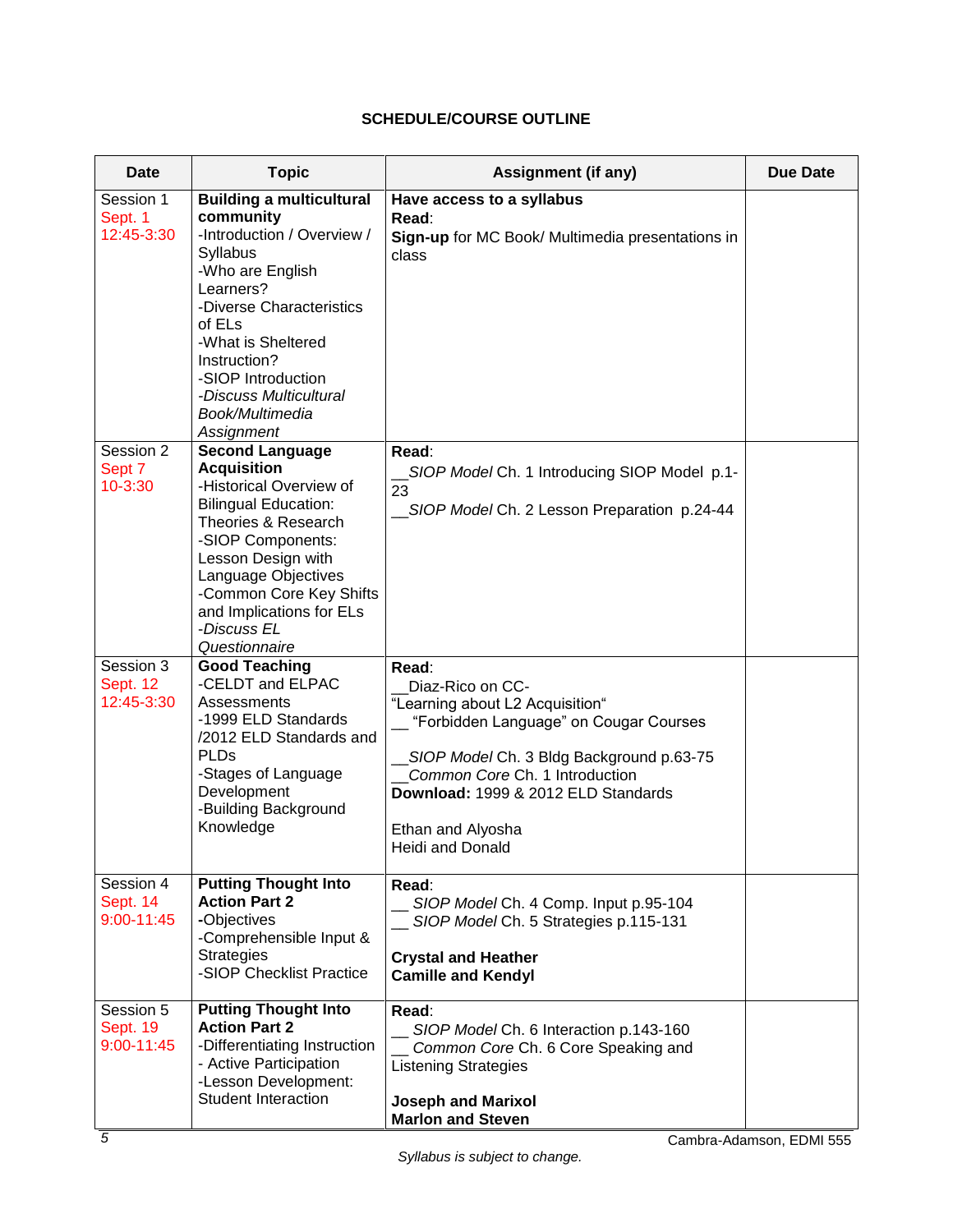| Date                                    | <b>Topic</b>                                                                                                                                                                                                                    | <b>Assignment (if any)</b>                                                                                                                                                                                       | <b>Due Date</b> |
|-----------------------------------------|---------------------------------------------------------------------------------------------------------------------------------------------------------------------------------------------------------------------------------|------------------------------------------------------------------------------------------------------------------------------------------------------------------------------------------------------------------|-----------------|
| Session 6<br>Sept. 21<br>$9:00 - 11:45$ | <b>Engagement and</b><br><b>Comprehension Part 1</b><br>-Video: "Helping ELLs<br>Grasp the Full Picture "<br>on Cougar Courses<br>-Common Core Speaking                                                                         | Read:<br>SIOP Model Ch. 7 Practice/ Application p.171-<br>181<br>SIOP Model Ch. 8 Lesson Delivery p.191-200<br>Lauren and Teresa                                                                                 |                 |
| Session 7<br>Sept. 26<br>12:45-3:30     | & Listening Strategies<br><b>Engagement and</b><br><b>Comprehension Part 2</b><br>-Language Forms and<br><b>Functions</b><br>-Academic Language<br>-2012 ELD Standards<br>Appendices A, B, & C                                  | Read:<br>Common Core Ch. 2 Strategies for Academic<br>Language Development<br>Common Core Ch. 4 Reading Strategies for<br><b>Informational Texts</b><br><b>Due: EL Questionnaire/Write up</b><br>Shay and Nicole |                 |
| Session 8<br>Oct. 3<br>$9:00 - 11:45$   | <b>Assessment</b><br>- Depth of Knowledge<br>(DOK)<br>-Formative and<br><b>Summative Assessments</b><br>-The Achievement Gap                                                                                                    | Read:<br>SIOP Model Ch. 9 Review &<br>Assessment p.210-225<br>Natalie and Mark<br>DeeDee and Jessie                                                                                                              |                 |
| Session 9<br>Oct. 5<br>$9:00 - 11:45$   | ELA's at the core<br>-Integrating a Culture &<br>Language Curriculum<br>-GLAD Strategies<br><b>Parental Involvement</b><br>-Involving Parents,<br>Families, and<br><b>Communities of ELs</b><br>- Discuss TPE 15 Action<br>Plan | *Bring Ideas of how to involve EL families in your<br>school site.<br><b>Due: TPE Action Plan</b><br>Casey and Chelsea<br>Jennifer and Michael                                                                   |                 |
| Session 10<br>Oct. 10<br>12:45-3:30     | <b>Special Concerns,</b><br><b>Considerations &amp;</b><br><b>Situations</b><br>-EL's with Learning<br><b>Disabilities</b><br>-Special Ed. &<br><b>Accommodations for ELs</b>                                                   | Read<br>SIOP Model Ch.10: Special Ed. and ELLs<br>p.238-257<br>Ben and Olivia                                                                                                                                    |                 |
| Session 11<br>Oct. 12<br>$9:00 - 11:45$ | Long-Term ELs<br>-Long Term English<br>Learners (LTELs)<br>-Transferable Skills<br>between Spanish/English                                                                                                                      | Read:<br>Common Core Ch. 5 Writing Strategies<br>Jessica and Tatjana                                                                                                                                             |                 |
| Session 12<br>Oct. 17<br>9:00-3:30      | <b>The Workshop Model</b><br>-Making content<br>accessible to EL's<br>- Writing Strategies<br>-Scaffolding for Success<br>-Discuss SDAIE<br><b>Multicultural Thematic</b><br>project                                            | Read:<br>"Reparable Harm "Article p.1-47 on Cougar<br>Courses<br>Common core Chapter 3                                                                                                                           |                 |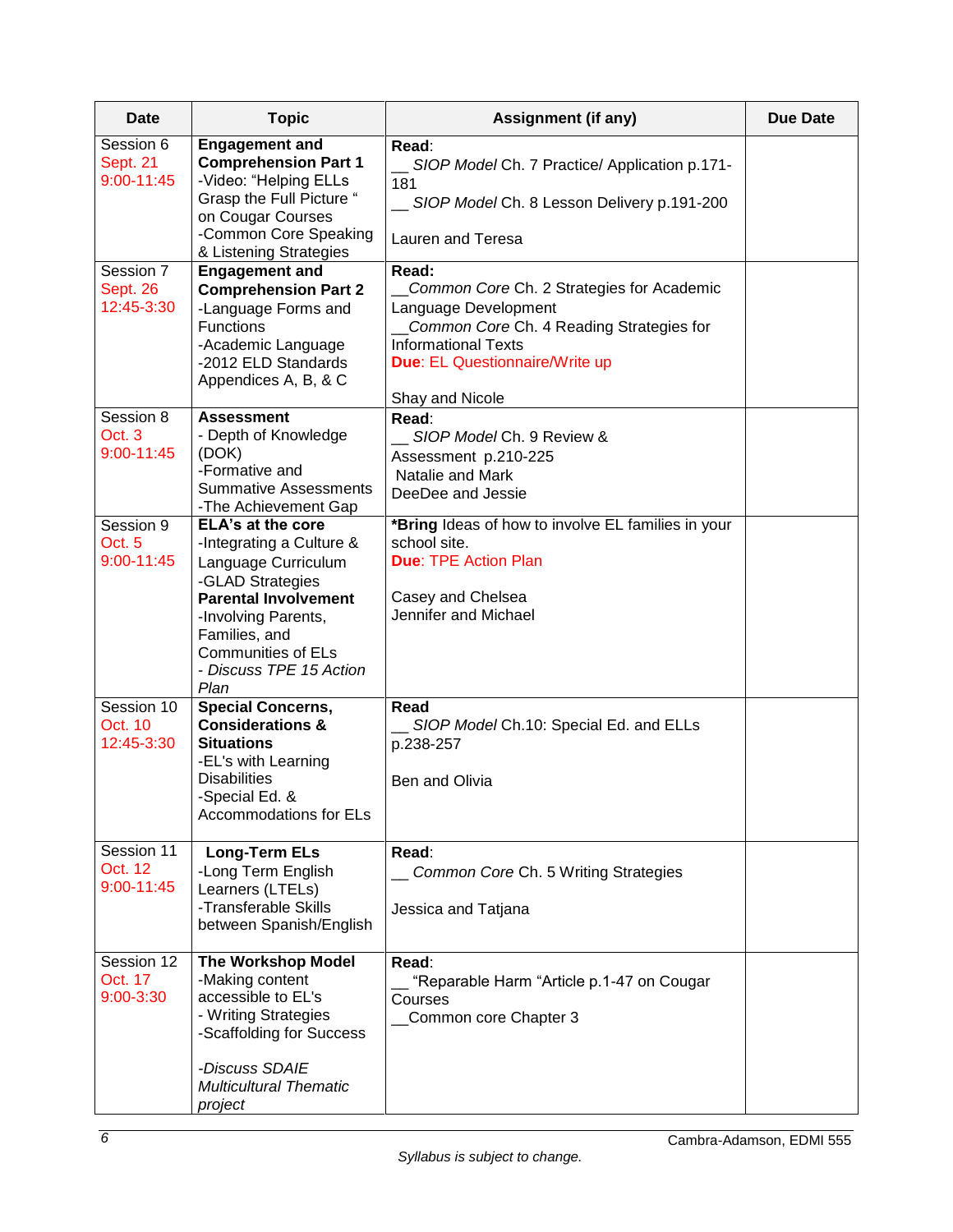| <b>Date</b>                             | <b>Topic</b>                                                                                                                                           | Assignment (if any)           | Due Date |
|-----------------------------------------|--------------------------------------------------------------------------------------------------------------------------------------------------------|-------------------------------|----------|
| Session 13<br>Oct. 19<br>$9:00 - 11:45$ | Bilingualism, Past,<br><b>Present &amp; Future</b><br>-Becoming Bilingual<br>Video<br><b>Writer's Workshop</b><br>-Prepare for MC Unit<br>Presentation | Multi cultural LP project due |          |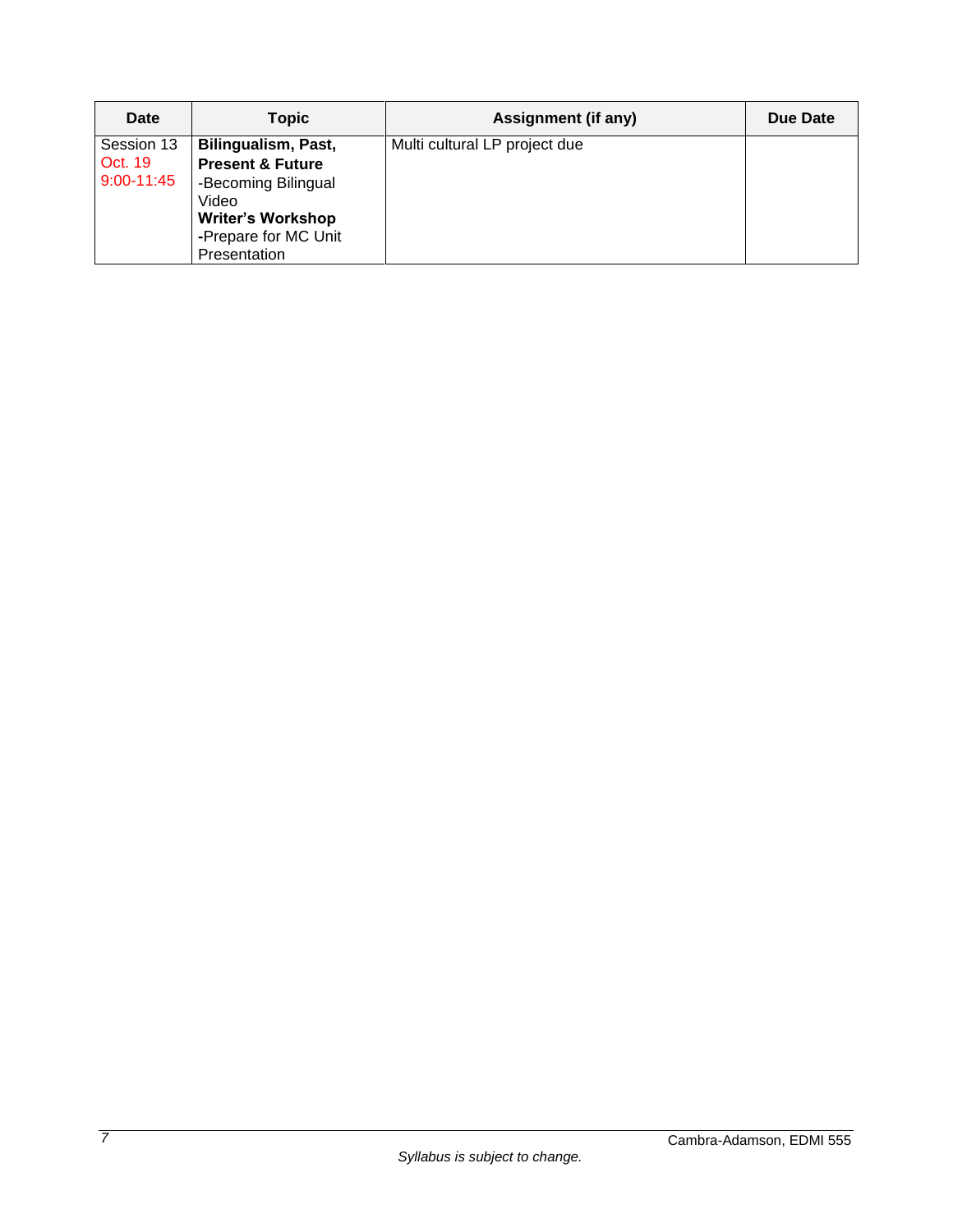# **COURSE REQUIREMENTS AND GRADED COURSE COMPONENTS**

## <span id="page-9-1"></span><span id="page-9-0"></span>**Course Assignments**

### **Multicultural Book & Multimedia Tool Presentation - 10 points Due: Presentations due throughout course**

Working with a partner (for mid level in a different discipline than yours) create and present a cross curricular multicultural presentation that will illustrate how you will either

- Build community in your classroom
- Teach a lesson with a multicultural emphasis (using literature, a cultural hero, alternate math strategy, etc)
- Honor diversity in your classroom
- Touch on a real life or global issue

Please be resourceful in researching your idea and creating your plan. Your presentation should be no more than 20 minutes and include a tech supplement. We will decide as a class if would like the lessons posted on cougar course or in Google docs so that all classmates have future access.

### **English Learner Questionnaire – Learning about Your English Learners -10 points**

In class, teaching candidates will work in groups to write lists of questions to ascertain information about their English Learners (ELs) in the following areas:

- Linguistic background
- Academic language abilities
- Content knowledge
- Home life and skills
- Physical, social and emotional development
- Cultural and health considerations
- Interests and aspirations.

From these lists, each teaching candidate will create a questionnaire that can be utilized with your EL. Final questioniarres can be done in groups or individually. Try to think of questions that elicit language from your EL students, not just "yes" or "no" answers, as well as helps you create connections with your student. Think about the language proficiency of your students. Indicate the grade level and possible ELD level of the students.

You will work through the questionnaire with your EL student. Consider how to make them confortable during the interview. For example; let them know you are helping them, answer some of their questions, etc. You will reflect on your questions & student responses.

What did you find valuable about this process?

How would you improve your questionnaire?

How did you elicit information to help you plan for instruction and get to know your EL students better? What surprised you?

After administering your questionnaire to your EL student, upload your questionnaire with a paragraph reflection on our Cougar Course by the due date. You will have time to share your findings in class groups.

## **TPE 15 – Action Plan / Reflective Statement - 10 points**

*Fairness is everyone gets shoes; equity is everyone gets the right size…*

In this course, you are specifically responsible for demonstrating that you have met TPE 15: Social Justice and Equity, in your coursework. Each student will create a personalized diversity/social justice action plan/project designed specifically for his/her English learners and/or their parents. You can work individually or in pairs. Your plan will discuss how you, as a future teacher of English Learners, will address an issue of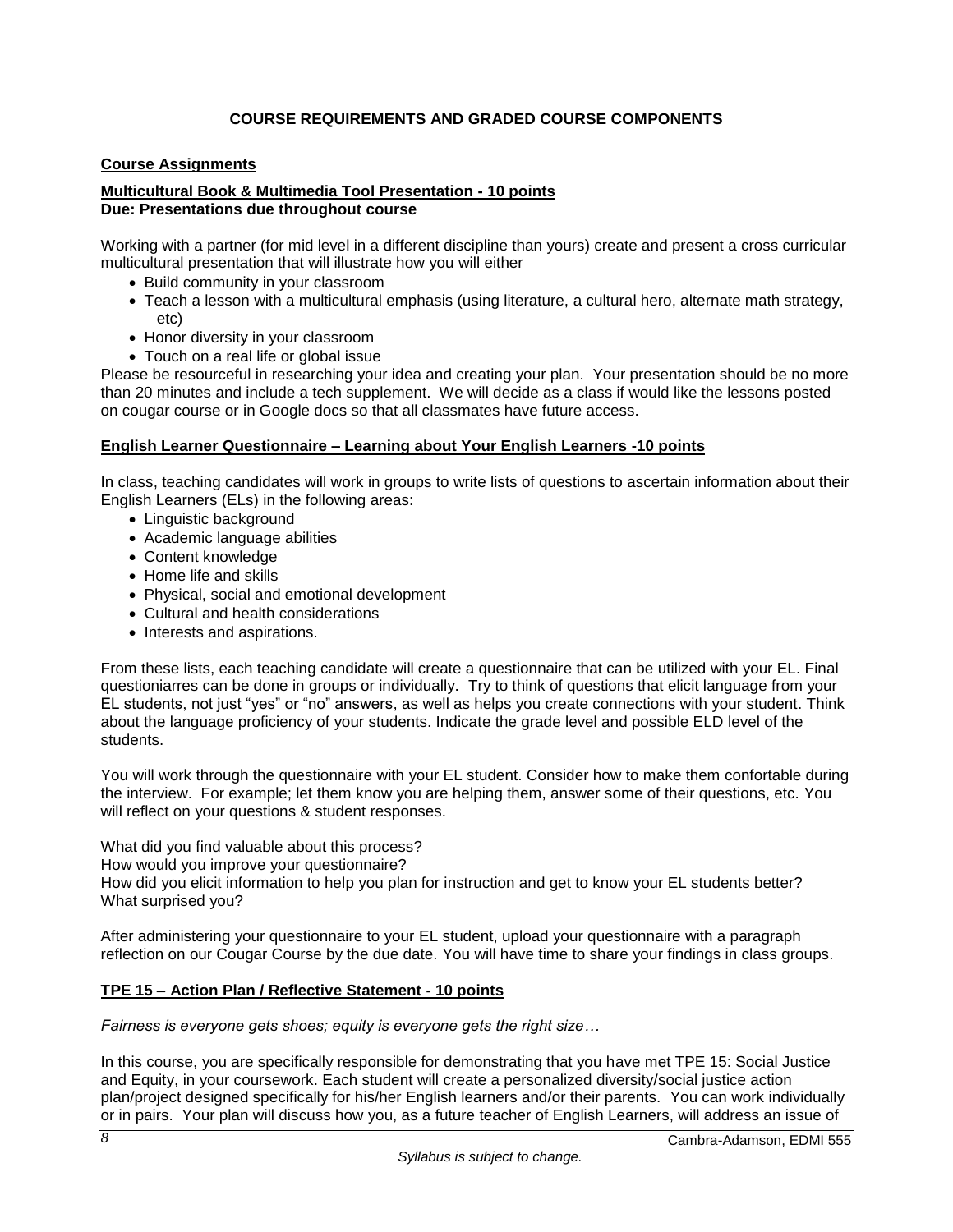diversity, social justice and/or equity in your school classroom, school, district or the community. The emphasis is on the educational world. Your plan/project should include the following;

- Identifying / defining the issue you have chosen to address,
- Description of the English Learners and/or parents your plan is designed for
- Reflection of the reasons you chose the issue, and a description of the personalized action plan (specific activities) you have created.
- Your action plan and reflective statement MUST reference TPE 15 so that you are demonstrating how you have met the TPE through this assignment.

# **ELD / Sheltered Instruction Lesson Observation – 10 points**

For this assignment you will observe an English Language Development or Sheltered Instruction [Specially Designed Academic Instruction in English (SDAIE) or Sheltered Instruction Observation Protocol (SIOP)] lesson at your student teaching school site or online. Your observation can be in any classroom with English Learners (ELD, SDAIE / Sheltered, or "mainstream"). You will first predict (hypothesize) what SIOP strategies you believe you will be observing during the lesson. Your observation write-up should include a description of the classroom, the SIOP techniques the teacher used, and how the students interacted with the lesson and peers. You will use the SIOP Protocol located in your textbook on pp. 292-293 as a checklist (data collection) and guideline for what to look for in an effective lesson for English Learners. More information will be provided in class.

In your write-up, you will also discuss your hypothesis about the strategies and the results. Then think of how (if necessary) you would modify the lesson/activity observed in light of the information and knowledge gained in the course. Submit an electronic copy of the lesson observation to our Cougar Course (3-5 pages maximum). Share your findings in class.

## **Sheltered Instruction LP (SIOP) - 10 points**

In order to answer the essential question, "How do I create lessons that meet the needs of all language learners?" Apply the Sheltered Instruction Observation Protocol (SIOP)] methodologies and principles you have learned in class, you will supplement the lesson plan assignment from one of your courses. The plan should include an accurate assessment plan, instructional strategies, and interactive activities that are appropriate for English Learners at all three proficiency levels. (In the real world you would modify for the students actually in your class.) You will write and share a lesson plan that clearly delineates how every student will have the opportunity for success by providing universal access to diverse students (e.g., gifted, English Learners, special needs, struggling learners). This is a group task (2-4 students) and members will need to coordinate unit lessons around a central theme.

In addition, you will have the opportunity to *collect multicultural resources* (books, websites, articles, videos, apps, etc.) that are rooted in multicultural education/social justice and equity for students. The term "multicultural" includes the following categories; race or ethnicity, gender, religion, sexual orientation, socioeconomic status, age, and physical or mental ability and language.

There will be opportunities to work on lesson plans during some class sessions and receive feedback from instructor. Students will apply what they have learned from the readings, class discussions, and their classroom experiences. Final lesson plans will be submitted to Cougar Course.

## <span id="page-10-0"></span>**Grading Standards**

All students are expected to participate in class activities and demonstrate reflective learning. It is important that students are well prepared for course sessions by completing the readings and assignments scheduled before the class meeting. Assignments should be typed and double-spaced. Students who wish to revise an assignment must negotiate the requirements of the revision with the instructor. It is expected that work will be turned in on time. Please discuss individual issues with the instructor. **Points will be deducted if assignments are submitted late (10% penalty per day late; no credit will be awarded if the assignment is one week late).** A minimum of a C+ is required to pass this course.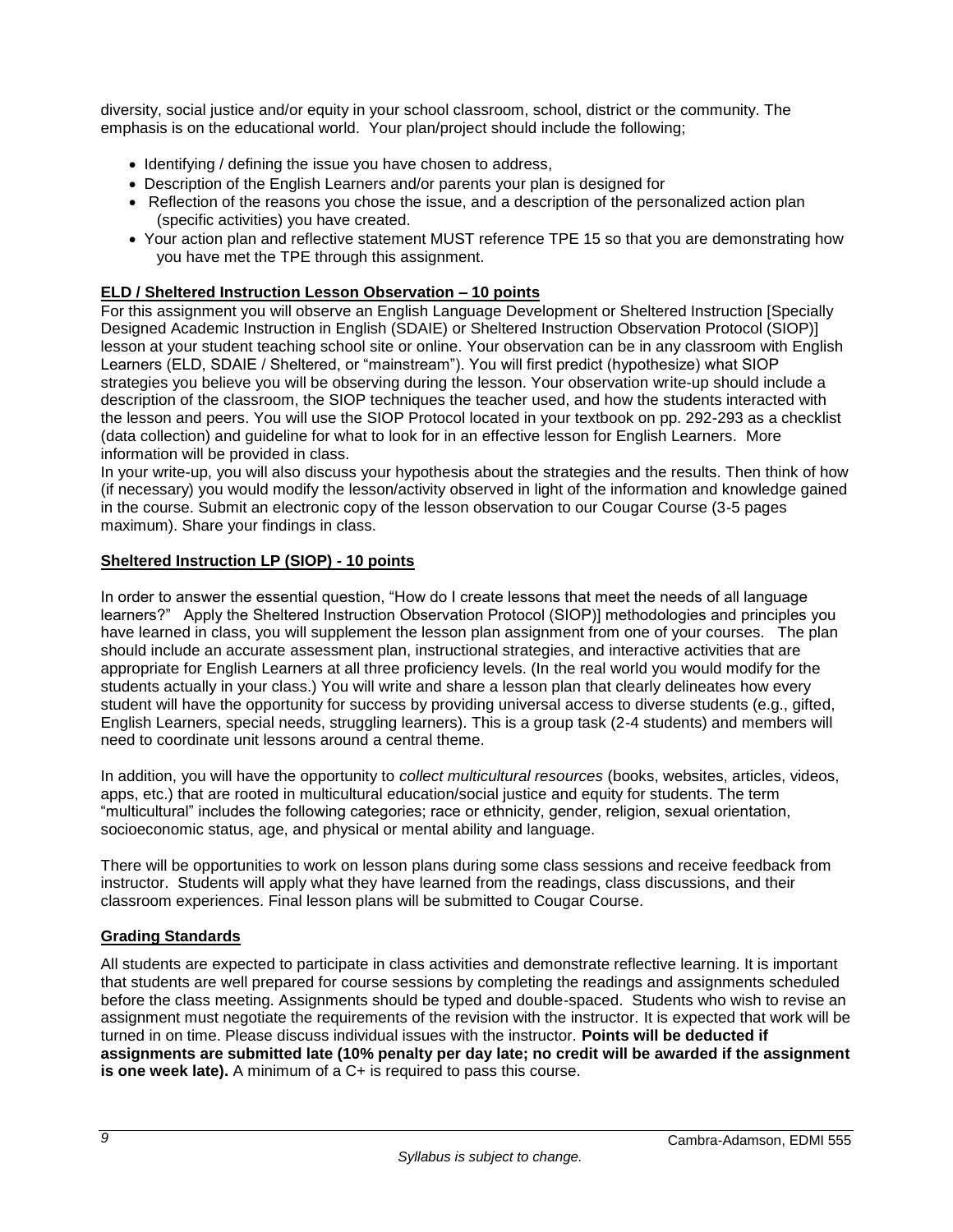| $95 - 100$ |           | $90 - 94$ |           |                            |
|------------|-----------|-----------|-----------|----------------------------|
|            | 87 - 89   | B+        | $83 - 86$ |                            |
|            | $80 - 82$ | в.        | 77 – 79   | C+ (minimal passing grade) |
|            | $73 - 76$ |           | $70 - 72$ |                            |

### **Electronic Submissions of Assignments**

This course is mostly paperless. Assignments are to be turned to Cougar Course on time. Points will be deducted for late submissions as the work you do is essential to the discussions conducted in this course. Make sure you turn in the assignments in Word, 12 font, in Times New Roman. Resources and/or citations will be referenced using APA format.

NOTE: Full assignment guidelines can be found on Cougar Courses. Rubrics for assignments and checklist are at end of this syllabus.

## <span id="page-11-0"></span>**Final Exam Statement**

There is no final exam in this course.

### <span id="page-11-1"></span>**School of Education/Course Attendance Policy**

Due to the dynamic and interactive nature of courses in the School of Education, all candidates (course participants) are expected to attend all classes and participate actively. At a minimum, candidates (course participants) must attend more than 80% of class time, or s/he may not receive a passing grade for the course at the discretion of the instructor. Individual instructors may adopt more stringent attendance requirements. Should the candidate (course participants) have extenuating circumstances, s/he should contact the instructor as soon as possible. *(Adopted by the COE Governance Community, December, 1997).*

### <span id="page-11-2"></span>**Policy on Late/Missed Work**

I feel that your work is representative of your commitment to this course and the future children you will serve. All work is due on assigned dates. Late work is accepted until the end of the 8 week course and is graded down by 10%. Finishing the work is important and relevant to your career so I expect it will be turned in so we can collaborate on the assignment.

## **GENERAL CONSIDERATIONS**

### <span id="page-11-4"></span><span id="page-11-3"></span>**CSUSM Academic Honesty Policy**

Students will be expected to adhere to standards of academic honesty and integrity, as outlined in the Student Academic Honesty Policy. All assignments must be original work, clear and error-free. All ideas/material that are borrowed from other sources must have appropriate references to the original sources. Any quoted material should give credit to the source and be punctuated accordingly.

Academic Honesty and Integrity: Students are responsible for honest completion and representation of their work. Your course catalog details the ethical standards and penalties for infractions. There will be zero tolerance for infractions. If you believe there has been an infraction by someone in the class, please bring it to the instructor's attention. The instructor reserves the right to discipline any student for academic dishonesty, in accordance with the general rules and regulations of the university. Disciplinary action may include the lowering of grades and/or the assignment of a failing grade for an exam, assignment, or the class as a whole.

Incidents of Academic Dishonesty will be reported to the Dean of Students. Sanctions at the University level may include suspension or expulsion from the University.

Refer to the full Academic Honesty Policy at: [http://www.csusm.edu/policies/active/documents/Academic\\_Honesty\\_Policy.html](http://www.csusm.edu/policies/active/documents/Academic_Honesty_Policy.html)